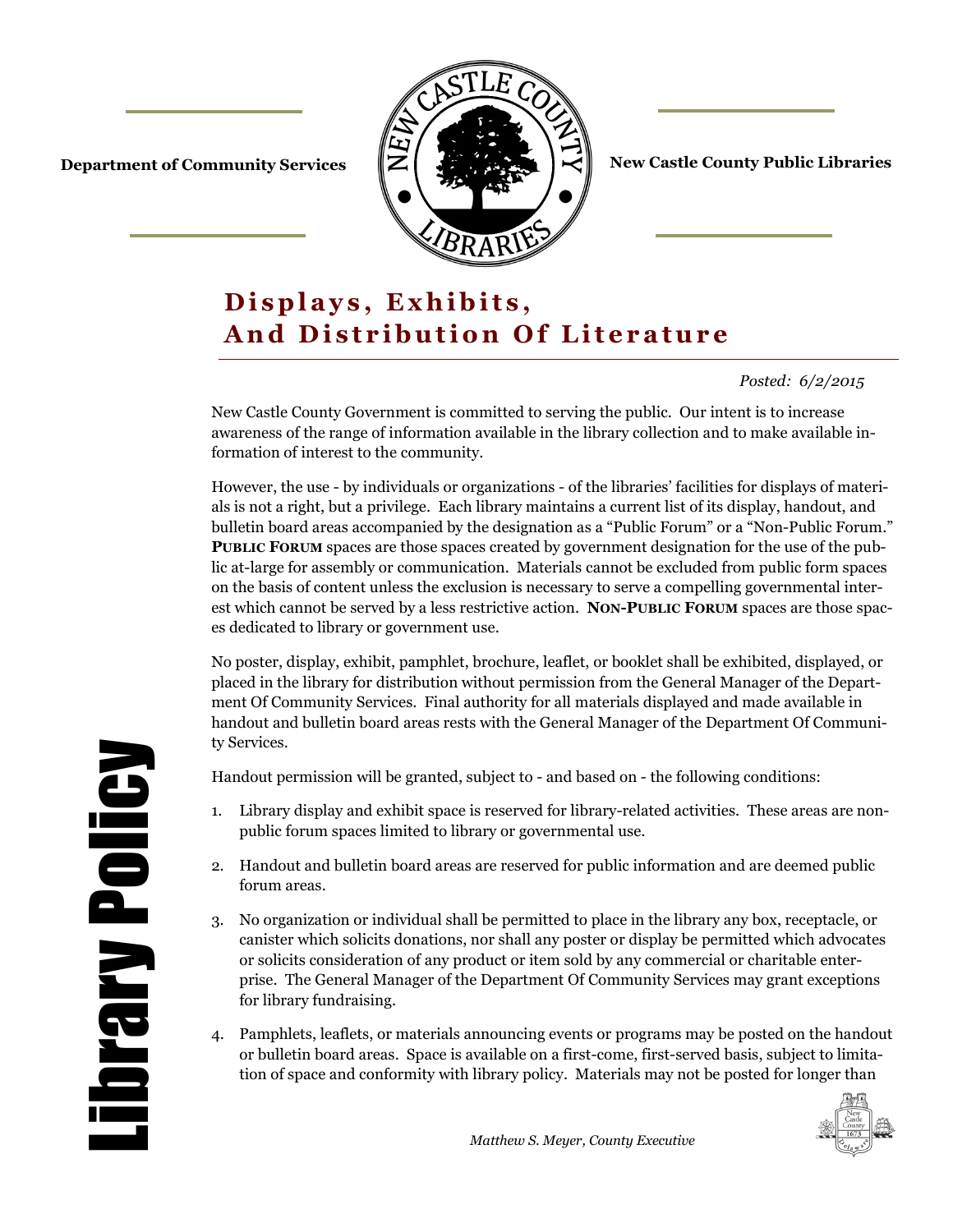#### **Department of Community Services**  $\sqrt{\frac{1}{20}}$  **(New Castle County Public Libraries**



four weeks.

- 5. Political or religious editorializing or recruiting is forbidden.
- 6. New Castle County Libraries neither advocate nor endorse viewpoints of handouts, booklets, posters, pamphlets, leaflets, or other materials that may be placed in handout or bulletin board areas.
- 7. Library staff with the approval of the General Manager of the Department Of Community Services may generate displays of arts and crafts.
- 8. Aggrieved patrons may have the decision of the General Manager of the Department Of Community Services reviewed by the Chief Administrative Officer of New Castle County.
- 9. New Castle County Libraries endorse the American Library Association's (ALA) Bill Of Rights **(APPENDIX A)**.